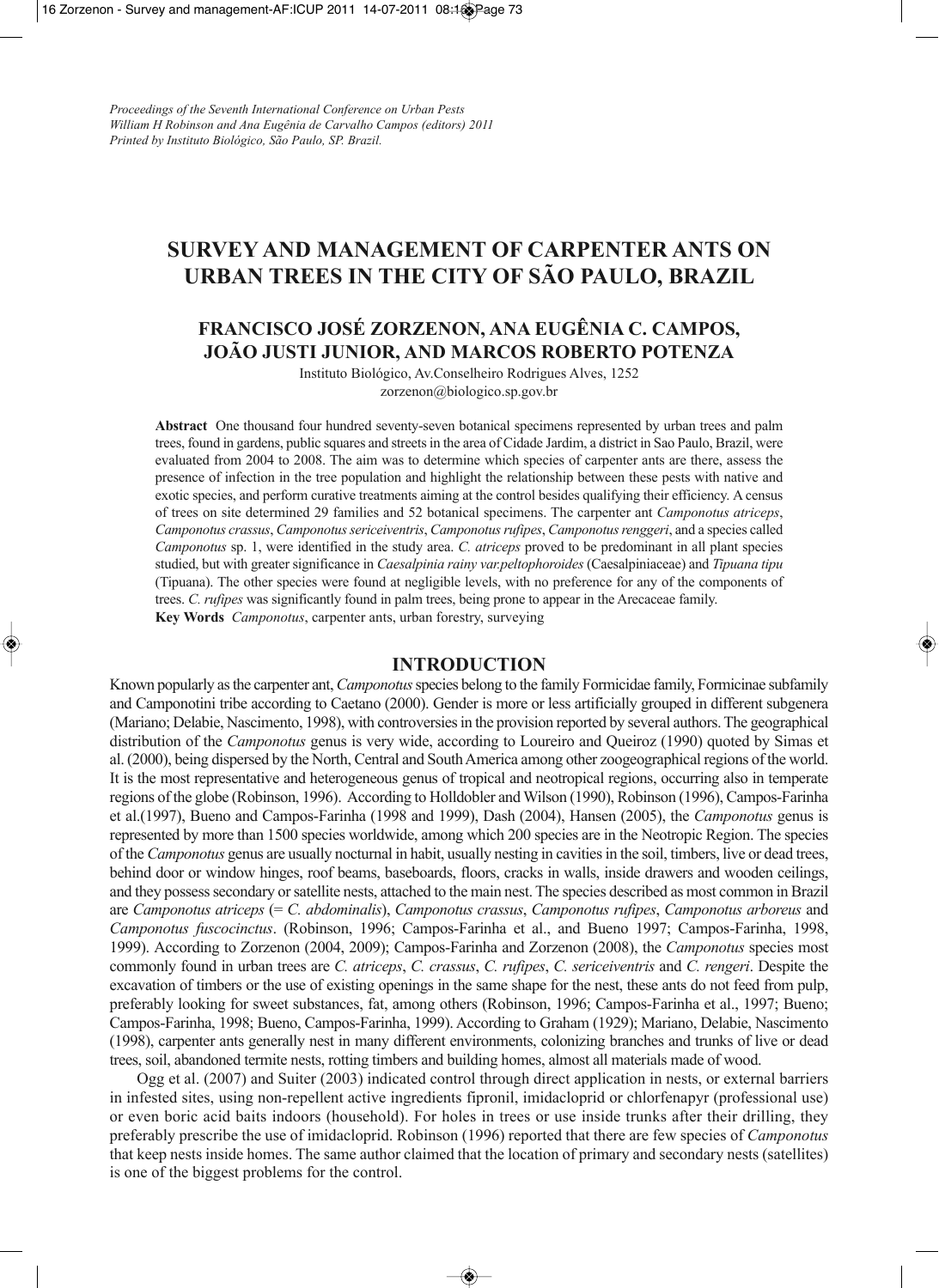#### **MATERIALAND METHODS**

The experiment was conducted between January 2004 and August 2008 in an urbanized area in Cidade Jardim neighborhood (coordinates S 23 º 35 '34.72 "/ WO 46 º 41' 57.60") in São Paulo, Brazil, covering 1,609 botanical specimens. Of these, 1477 were identified, where 1339 were trees and 138 urban palm trees. The species were planted in streets, squares and public gardens. Four main study groups have been agreed, namely: Native, Exotic, Palm Trees and Others. For the formation of the Exotic and Native groups, the minimum number of plants was 20. The group called Palm Trees defined a set of several species of Arecaceae observed during the experiment.

Measurements were taken from the CAP (circumference at breast height) agreed at 1.30m from the plant base, according to Daniel (2006) and geographical coordinates (latitude, longitude and altitude) of each of the studied trees. For the determination of infestation by carpenter ants, visual observations were made. The ants were collected and packed into jars containing 70% alcohol for subsequent identification.

The product with the active ingredient imidacloprid (200 g / L ai) at a dose of 2.5 ml / l of water was used for control. The plants were treated annually with  $5 \pm 2$  liters of water per tree / palm. To describe the profile of the sample according to the study variables, frequency tables categorical variables were made (damage caused by ants, species, types and families), with values of absolute frequency (n) and percentage (%). To compare categorical variables between the species, type (Exotic and Native) and families of trees were used Chi-square (degree of freedom 3) or the Fisher exact test, when expected values are inferior to 5. The level of significance for statistical tests was 5%.

#### **RESULTS AND DISCUSSION**

Seven native species were studied, identified as: *Caesalpinia pluviosa* var. *peltophoroides* /(Sibipiruna); *Caesalpinia ferrea* var. *leiostachya* / Pau-ferro; *Gochnatia polymorpha* / Cambará; *Erythrina speciosa* / eritrina; *Tibouchina granulosa* / Quaresmeira; *Tabebuia* spp. / Ipe; *Piptadenia gonacantha* / Pau-jacaré. In the Exotic group, nine important species were studied, as follows: *Jacaranda mimosifolia* / Rosewood dainty; *Spathodea campanulata* / Espatódea; *Lagerstroemia indica* / Resedá; *Platanus acerifolia* Platano, *Pinus elliottii* / U.S. Pinheiro, *Ligustrum lucidum* / privet; *Tipuana tipu* / Tipuana; *Delonix regia* / Flamboyant; *Bauhinia variegata* / Pata-de-vaca.

It wasfound that the botanical healthy population represented the largest percentage in the study area, accounting for more than 92% of the total assessed. However, the percentage of infested trees and palms was still representative.

The species of carpenter ant *Camponotus atriceps, Camponotus crassus, Camponotus rufipes, Camponotus sericeiventris, Camponotus renggeri* and *Camponotus* sp.1 were determined in the study area and their proportionality are represented in Figure 1. *C. atriceps* was the most prevalent in the study area, representing 68% (n = 77) of the samples, followed by *C. crassus* with 18% (n = 20), *C. rufipes* with 8% (n = 9) and *C.sericeiventris, C.renggeri* and *Camponotus* sp.1 with 2% (n = 2) respectively.



**Figure 1.** *Camponotus* species in botany population studied, found in urban area established in São Paulo, between the years 2004 to 2008.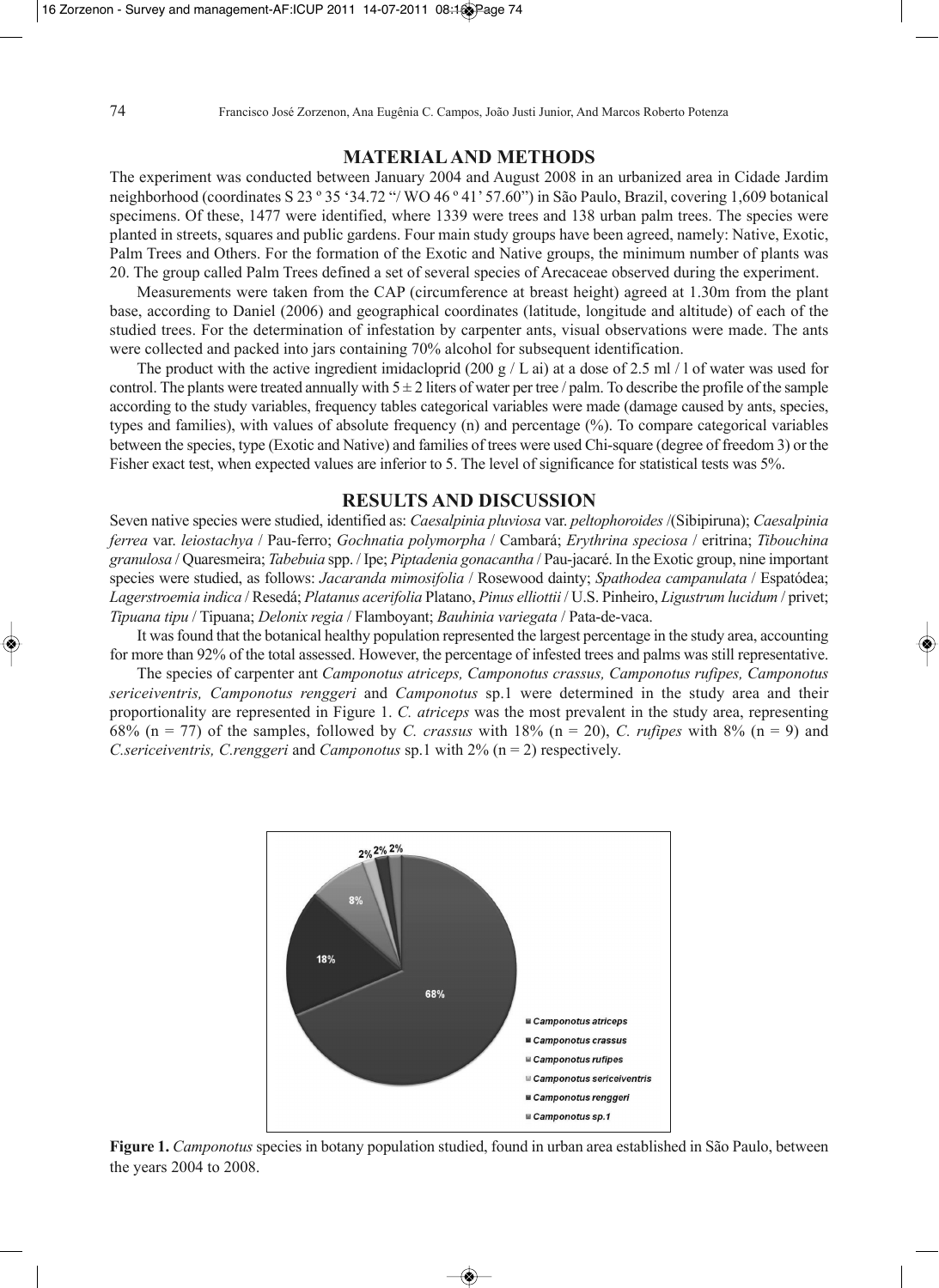Within the four botanical groups, the carpenter ants were present in 7.90% (n = 49) in Native, 6.84% (n = 36) in Exotic, 9.42% (n = 13) in Palm Trees and 7 25% (n = 14) in others. In the seven native plant species evaluated, C. *atriceps* was observed mostly in sibipiruna with 9.36% occurrence, followed by Pau-ferro with 7.41% and Quaresmeira with 4.31%. In other species there was no occurrence of the species. The percentages are represented by Figure 2.

*C. atriceps* was observed in seven of nine exotic plant species evaluated, appearing in 11.11% of Tipuanas, 10% in Rosewood-dainty, 8.33% in Alfeneiro, 7.69% in Maple, 7.14% in Flamboyant, 5 41% in Pata-de-vaca and 2.04% in Pinheiro americano. The species was not observed in Espatódea or Resedá. It was observed the increased presence of *C. atriceps* in Imperial Palm Trees (*Roystonea* sp.) with 12.5%, followed by Palmeiras Reais (*A. alexandrae*) with 11.11% and Jerivá (*S. romanzoffiana*) with 2.99%. In the remaining species carpenter ants C.atriceps were not found. However, while *C. atriceps* was found in a widespread way among trees and palms, *C. rufipes* occurred significantly in palm trees what means some preference of *C. rufipes* for this botanical group was found. After the



**Figure 2.** Comparison of native tree species found in urban area established in São Paulo, between the years 2004 to 2008, in presence of *Camponotus atriceps* ( $P = 0.004$ ).



**Figure 3.** Comparison of native tree species found in urban area established in São Paulo, between the years 2004 to 2008, in presence of *Camponotus atriceps* ( $P = 0.012$ ).